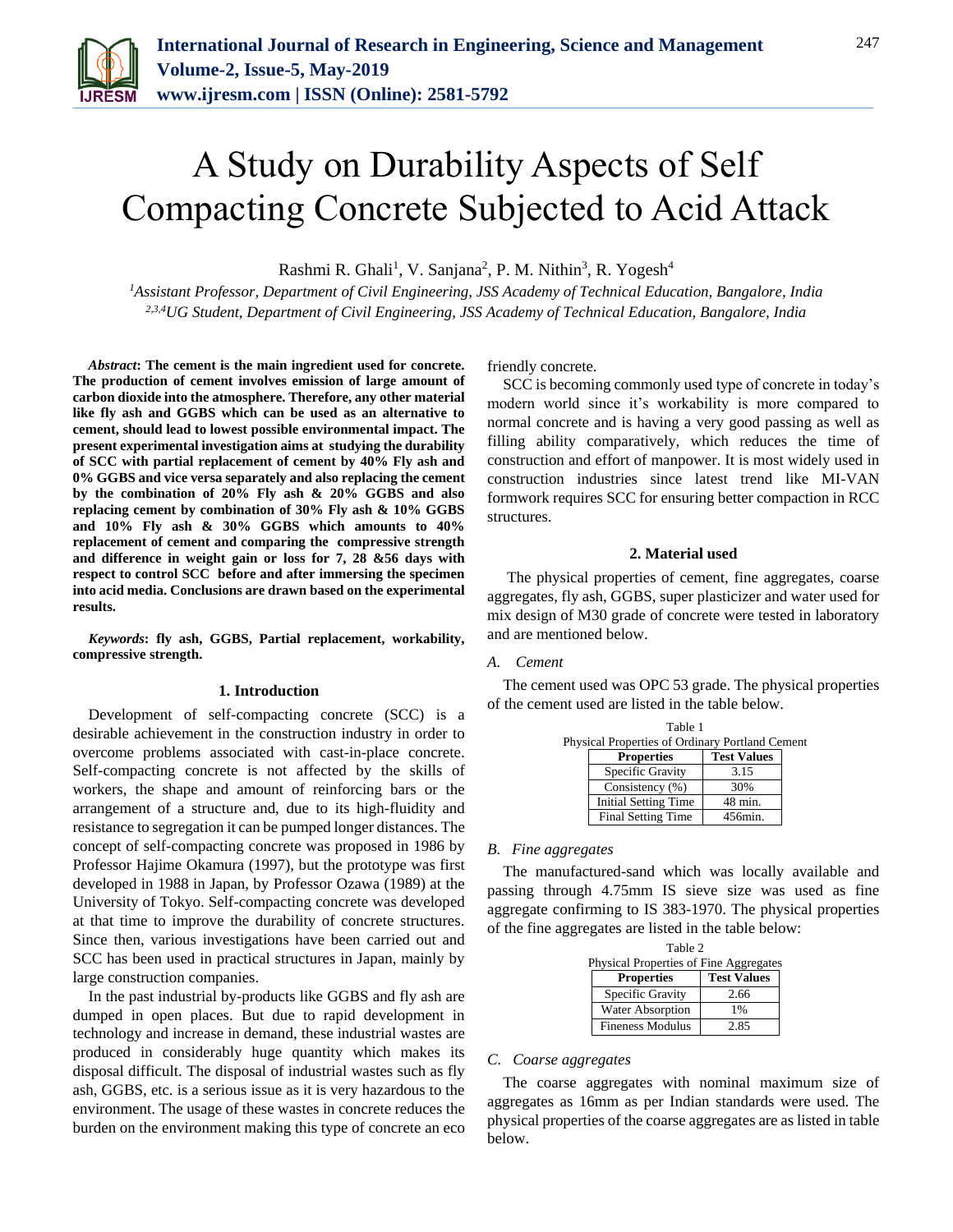

Table 3

| Physical Properties of Coarse Aggregates |                    |  |
|------------------------------------------|--------------------|--|
| <b>Properties</b>                        | <b>Test values</b> |  |
| Type                                     | Crushed            |  |
| Specific Gravity                         | 2.87               |  |
| <b>Water Absorption</b>                  | 0.50%              |  |
| <b>Fineness Modulus</b>                  | 63                 |  |

# *D. Fly ash*

The fly ash used was of class F with specific gravity of 2.54.

# *E. GGBS*

The specific gravity of GGBS used in the experiments is 2.9.

## *F. Super plasticizer*

The super plasticizer used in experiment is Master Glanium Sky 8630 with Specific Gravity of 1.08.

## *G. Water*

The water used for experiments was potable water.

The document is a template for Microsoft *Word* versions 6.0 or later.

## **3. Methodology**

The aim of the present study was to study the effect of acid attack on compressive strength of concrete by partial replacement of cement with 0% 10%, 20%, 30% and 40% of fly ash and GGBS. The concrete mix of M30 grade was prepared as per IS10262:2009 with w/c ratio of 0.50. To carry out the experimental investigation a total of 63 cubes of size 100mm x 100mm x100mm were casted. 18 cubes were casted to determine the compressive strength of normal concrete without fly ash or GGBS. Similarly, a set of 9 cubes were casted to determine the compressive strength by varying the fly ash and GGBS with 10%, 20%, 30%, 40% replacement of cement respectively. In these 9 cubes, 3 cubes were utilized to determine the compressive strength of concrete after 7 days of curing, 3 cubes after 28 days of curing and remaining 3 cubes to determine the compressive strength of concrete at 56 days of curing. Compression Testing Machine of 2000kN capacity was used to determine the total compressive load taken by concrete at different ages. This ultimate load divided by the crosssectional area of the cube (100mm x 100mm) gives the compressive strength of concrete.



Fig. 1. Cubes before immersion in acid media



Fig. 2. Cubes after immersion in acid media



Fig. 3. Specimen testing in Compression Testing Machine

| Table 4                       |  |  |  |  |
|-------------------------------|--|--|--|--|
| Composition of concrete mixes |  |  |  |  |

| Mixes          | Cement | Fly Ash | Ggbs | W/C   | SP         |
|----------------|--------|---------|------|-------|------------|
|                | $(\%)$ | $(\% )$ | (% ) | Ratio | $(Kg/m^3)$ |
| M <sub>0</sub> | 100    |         |      |       | 3.15       |
| M1             | 100    |         |      | .5    | 3.15       |
| M <sub>2</sub> | 60     | 30      | 10   | .5    | 3.15       |
| M3             | 60     | 10      | 30   | .5    | 3.15       |
| M <sub>4</sub> | 60     | 20      | 20   | .5    | 3.15       |
| M <sub>5</sub> | 60     | 40      |      | .5    | 3.15       |
| M6             | 60     |         | 40   | .5    | 3.15       |

## **4. Results and discussions**

Each set of 3 cubes of M30 grade concrete were tested in Compression Testing Machine with 0%, 10%, 20%, 30% and 40% replacement of cement with fly ash and GGBS to determine the compressive strength after 7,28 and 56 days of curing. The average compressive strength of cubes at the age of 7, 28 and 56 days were found as 27.77 N/mm² and 39.48 N/mm² and 40.11 N/mm² for normal concrete with no replacements and it is reduced to 17.07 N/mm² ,15.75N/mm² and 18.51 N/mm² when cement was replaced with fly ash and GGBS by 20% each. The compressive strength of M30 grade of concrete for different proportions of fly ash after 7, 28 and 56 days of curing are listed below in table 5.